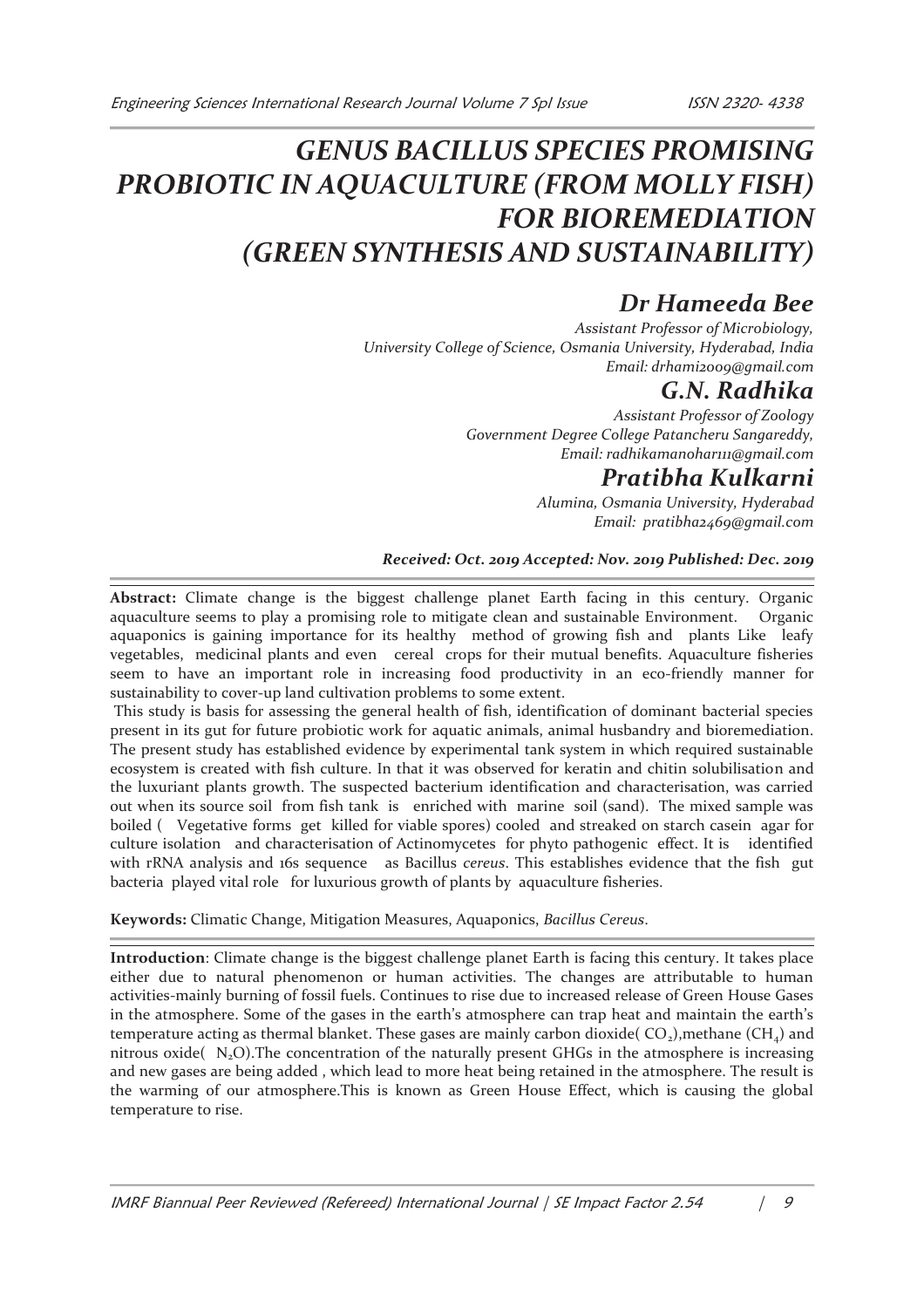The earth's climate had been changing due to natural causes since ages. However the present change is man-made. Since industrial revolution the concentration of greenhouse gases in the atmosphere has increased due to various human activities such as burning of fossil fuel for energy generation ,industrial processes and transportation, deforestation and agriculture practices etc. Moreover, new gases like HFCs ( hydro Flourocarbon), )PFCs (perforate chemicals) and  $SF<sub>6</sub>$  (Sulphur Hexachloride) used in refrigeration and air conditioning have been added. With urbanisation population growth and fancier lifestyles green house gas emissions have reached unprecedented levels.



The impacts of climate change are already visible. The average surface temperature increase is causing the polar caps to melt with subsequent increase in the sea level. However there are primary and direct impacts and their onset is slow. The immediate direct impacts are the increase in extreme weather conditions and irregularity in precipitation which has indirect impacts on health, agriculture and water resources. At other levels are the indirect impacts like migration, economic losses and increase in various conflicts. In other words impacts of climate change are cascading in nature -change as a trigger in one of the systems will alter and impact all the associated ecosystems and earth's elements as well as socio-economic systems.

Climatic change impacts in India, high health risk due to increase in heat waves, vector borne diseases and epidemics. Increase in the number of heat wave days from about 5 to between 30 to 40 every year. Change in the spatial and temporal pattern with increased frequency of vector borne diseases. Loss of ecosystem and biodiversity and increased frequency of forest fire is leading to ecological degradation, coastal inundation, sea water ingress and loss of life due to sea level rise. Loss due to extreme weather events, decreased agriculture production due to variability in precipitation and temperature rise- results into shrinkage in rice, wheat, maize production. Loss of soil fertility even with increased level of fertiliser application, besides more fertility in some cultivable, less chance of natural soil fertility build up by microbes due to continuous cultivation, frequent drought conditions and predictability of climatic weather pattern, decline in ground water etc, are threatening food production industry by soil based agriculture . Under such circumstances in near future it will be impossible to feed the entire population using open field of agriculture production only.[1]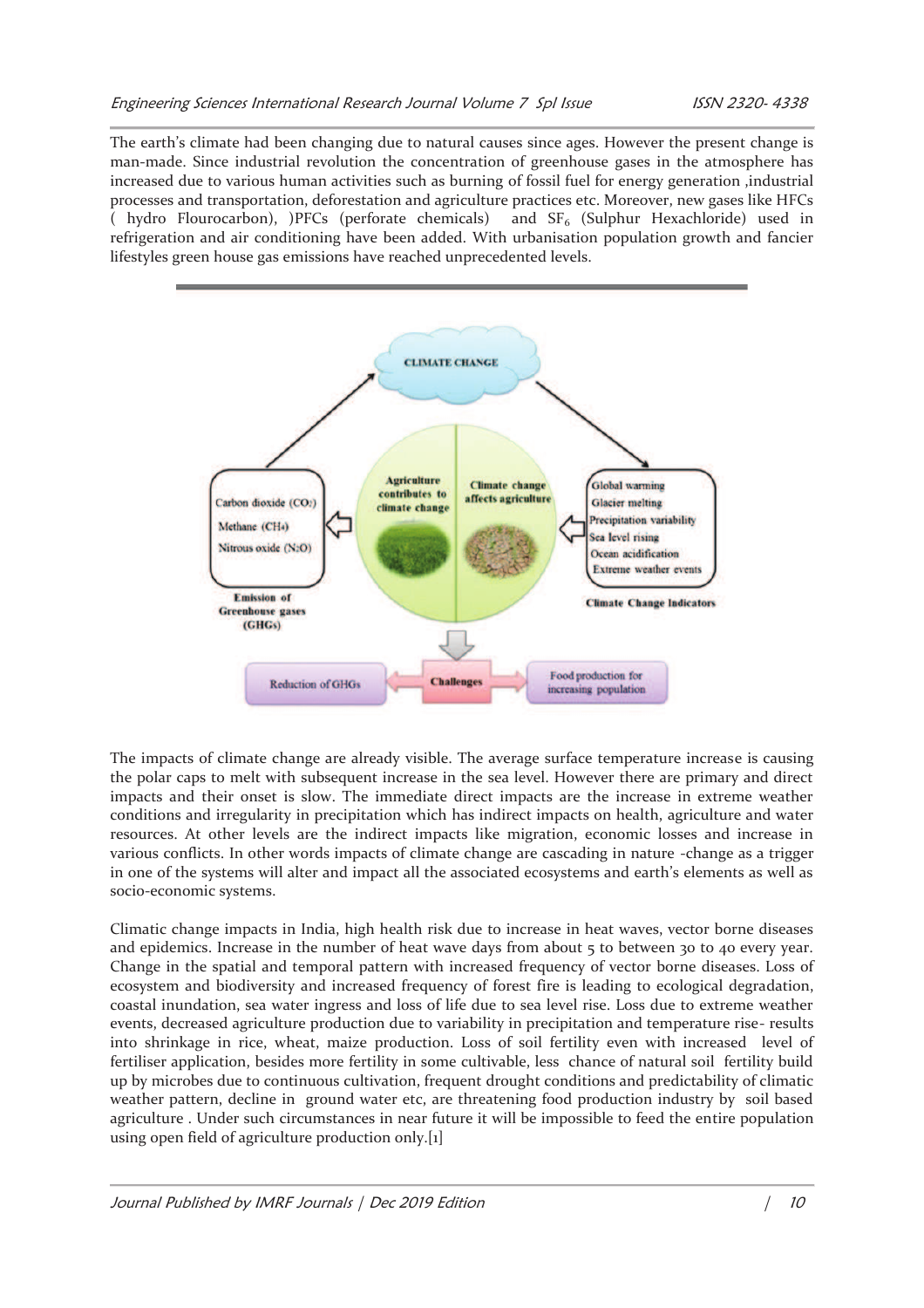Naturally soil less culture is becoming more relevant in the present scenario to cope with these challenges. Soil less culture has shown promising results all over the world due to poor waste management, river pollution and water management. Organic aquaculture plays an important role in increasing soil fertility, minimising input costs and producing an eco-friendly and safe products. Organic aquaculture is breeding of fish, shellfish , algae, seaweed and other organisms in all types of water environments is promising as mitigation measures to cope-up with impacts of climate change.



**Materials and Method**: Soil sample from sea shores to isolate Actinomycetes, Soil from fish tank, plants growing in the fish pond and mangrove for its soil (*Asparagus* racemosus root).

**Isolation of Actinomycetes:** 0.5 grams of soil sample (mixture of fish tank soil and sea shore sand was air dried then boiled) was suspended in 9.5 ml sterile water and was 10 fold diluted. 1ml of dilution was spread on various culture medias such as Bennet agar, L glycine glycerol agar,, L -arginine glycerol agar, Starch casein agar, humus agar with pH 7.8 and anti-fungal agents fluconazole &streptomycin. The plates were incubated at  $30^{\circ}$  C for 2weeks.

**Observations:** Colonies were opaque and variously pigmented. The colony surface was waxy white, chalky orange, red purple grey. Pink pigment is seen with smooth band granular margins. Colonies were velvety depending on the abundance of growth. Biochemical tests carried out include catalase, amylase, cellulase and lipase for the secondary screening.

Bacteria from fish gut for bioactive compounds released into Fish tank are showing keratin degradation and chitin degradation ( bird feathers ,insects and worms) are seen growing on plate count agar with glucose at  $37'c$  with pH 7.8 to  $+2$ , upon incubation produced isolated grey colonies. On Gram staining it is Gram -positive, rod shaped. Facultative anaerobic, motile, spore forming bacteria in soil has growth promoting factors (PGPR) seen by the growth of marine Actinomycetes . The sample gave well isolated chalk like colonies of marine Actinomycetes producing novel enzymes and antibiotics. Isolated colonies of *Bacillus* and Actinomycetes were-seen. Starch casein agar, cellulose casein agar, and arginine glycerol agar showed respective enzyme activity.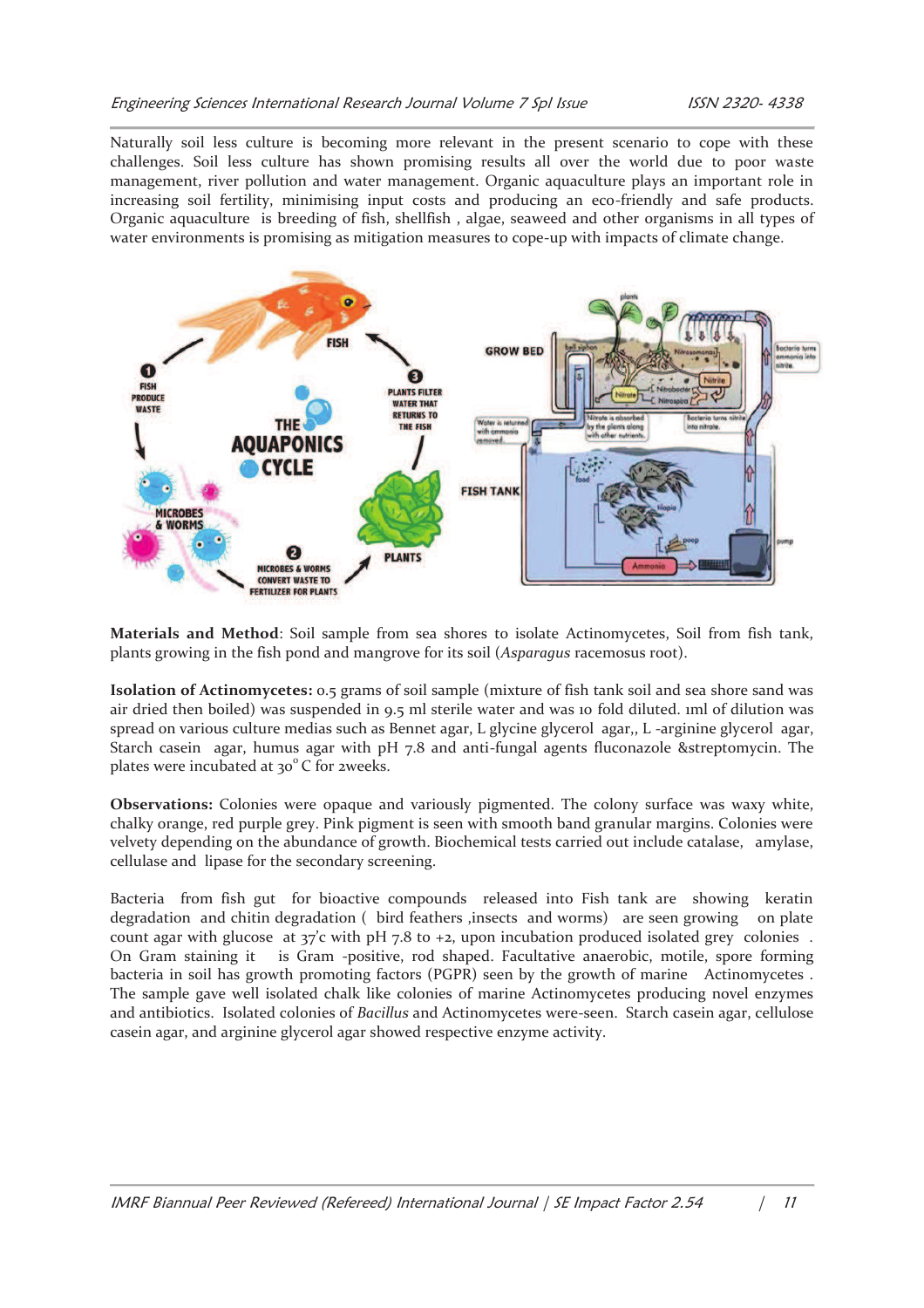Engineering Sciences International Research Journal Volume 7 Spl Issue 155N 2320-4338





Isolated Colony On Glyscerol Arginine Agar





Isolated Colonies On Starch Agar

Amylase production was observed by iodine test and Di nitro salicylic method, casein degradation in starch casein agar, cellulase release in cellulose agar plate is observed. *Bacillus* species showed antifungal and antibacterial effect by its growth in chitin and keratin media for its proteases. [2]



Methyl Red Positive Showing Glucose Fermentation.



Vogus- Prosker Negetive In



Frosker Negeuve III Indole Test In Tryptone Broth.<br>Glucose Broth

This *Bacillus* species from fish gut was confirmed by its rRNA analysis and is identified by 16s sequence as *Bacillus cereus*.

**Observation:**



**Micro scopic view** *Bacillus cereus*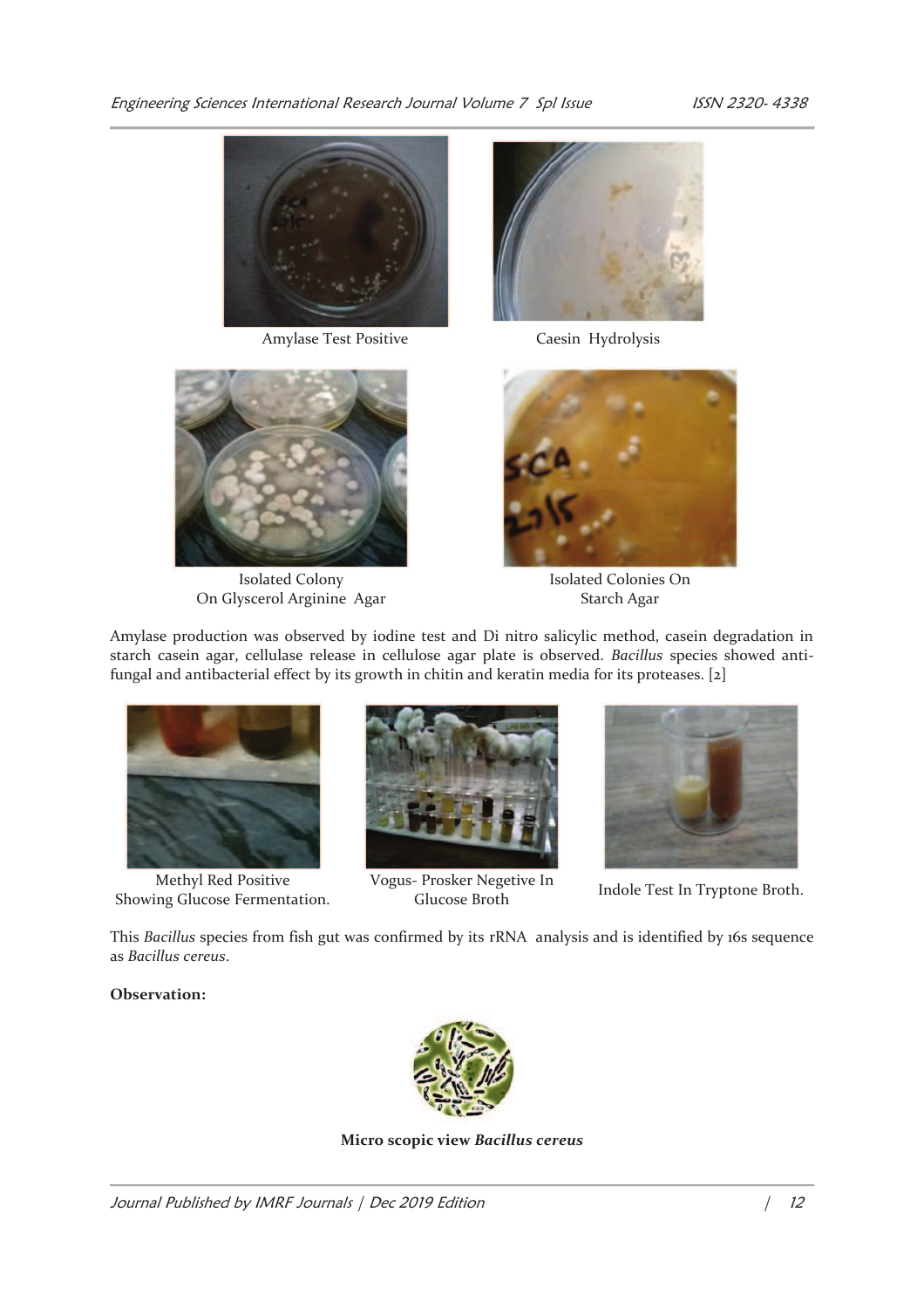**A:** *Bacillus cereus* is Gram -positive rod shaped, facultatively anaerobic bacterium, soil saprophyte, spores are widely spread ,commonly found in soil and food. Some strains are harmful to humans and cause food borne illness while other strains can be beneficial as probiotics for animals.

B: *Bacillus paramycoides* from rhizosphere of *Asparagus racemeouses Bacillus paramycoides* is a spore -forming bacterium of the genus Bacillus they are usually larger then 3micrometers, flat , relatively rough with silken threads around the colony .Fform chains of cells , gram positive, spores can form acid from glucose, and this form is non motile ., Vogue's -Proskaur test positive test. hydrolysis starch, cellulose and inulin which is reserve food in the root.

C.: Keratin degradation on keratin enriched agar.



A .Isolated Colonies from Fish Gut.



B. Isolated Colonies from Asparagus Root.

**Life Cycle of** *Becillus Cereus* 



C. Feather Media Showing Its Lysis



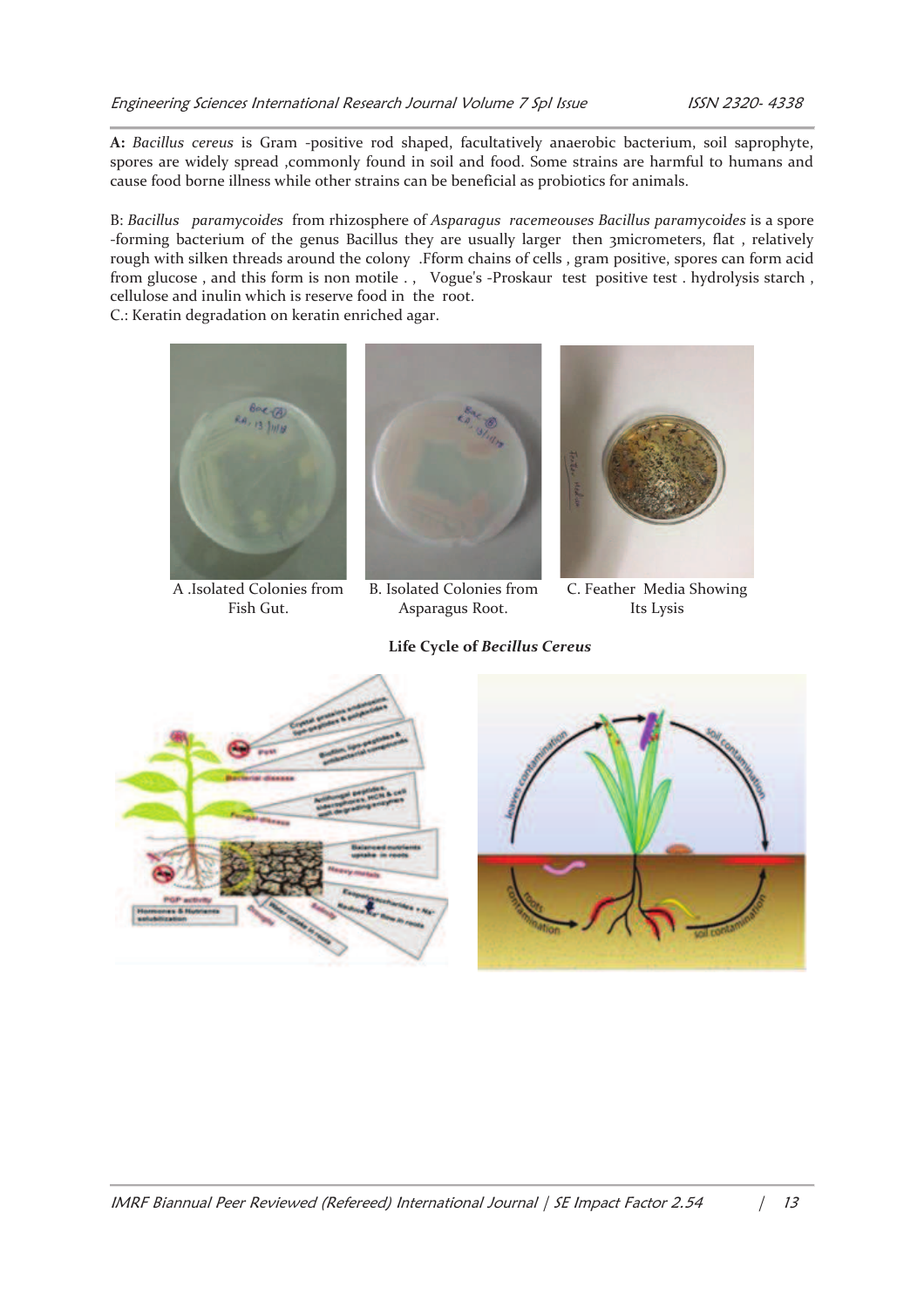

#### **Field Setup:**



**Experimental Fish Tank**



**Live Fish in Fish Tank**

Based on its reviews, it is Plant growth promoting bacteria (PGPR) as well as harmful bacteria found in soil and food . *Bacillus* sps is spore forming that is resistant to aggressive physical and chemical methods. Name *cereus* means waxy in latin. It normally grows at room in rice soups and milk leading to spoilage. [3,4] *Bacillus cereus* being source of nitrogen fertiliser and bio pesticide ( with its